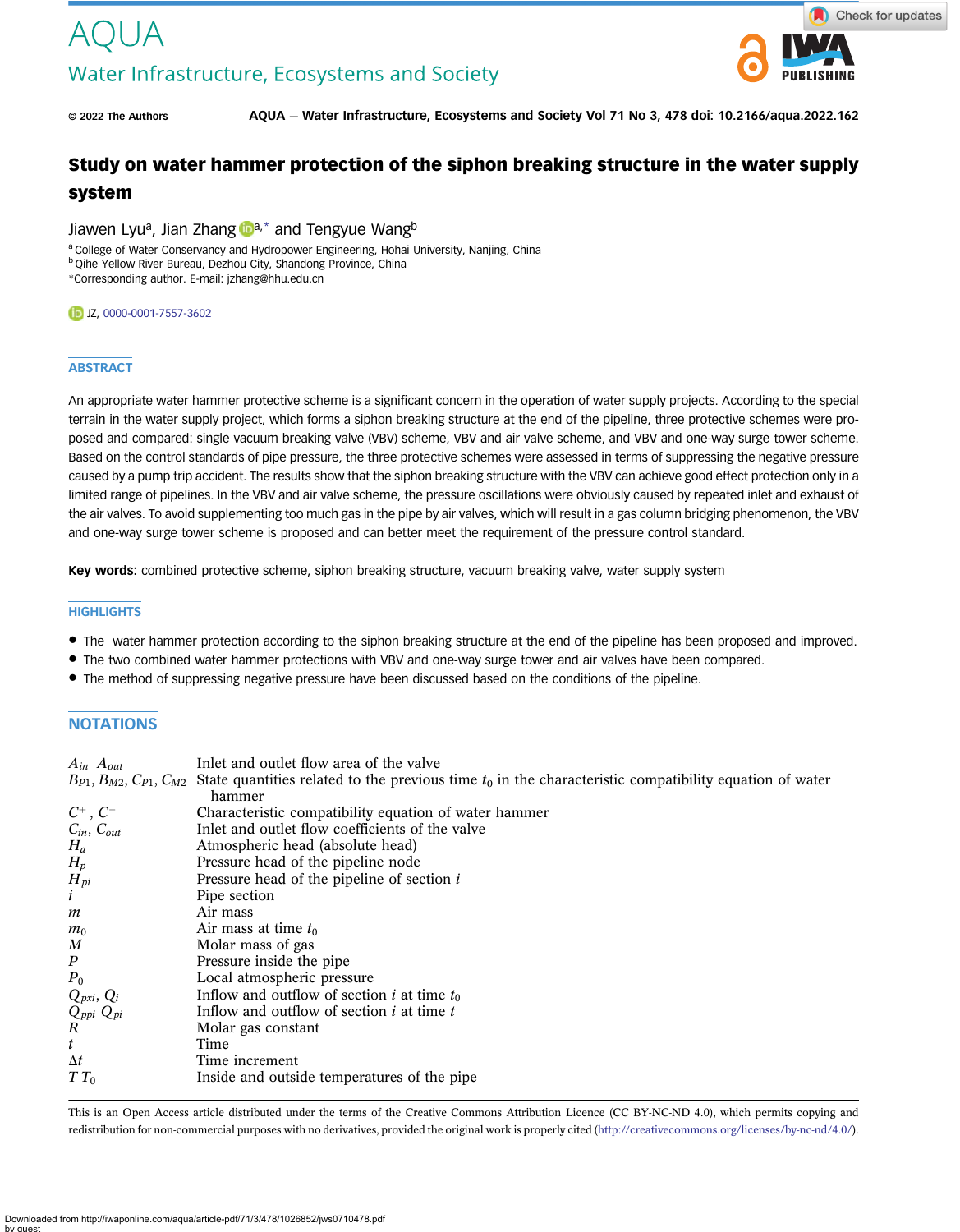| $V_0$ V  | Initial volume of the hole and the volume of the air in the pipeline, respectively |
|----------|------------------------------------------------------------------------------------|
|          | Elevation of the vacuum breaking valve position                                    |
| $\rho_0$ | Atmospheric density                                                                |
| $\gamma$ | Liquid bulk density                                                                |

## **INTRODUCTION**

The rapid development of rural urbanization and large-scale agriculture has led to the increase of regional water demand. Due to the uneven distribution of water resources, the water supply project has become an effective way to solve this problem. With the increasing number of water supply projects, people pay more and more attention to the safety of project operations. Implications of transient research for urban water supply system management have been discussed. Efficiency and safety are the main factors of human health and economic development ([Duan](#page-10-0) et al. 2020; [Faouzi](#page-10-0) et al. 2021). Especially when the pump trip happens, it will result in the rapid reduction of flow behind the pump and the sudden change of water velocity in the pipeline ([Wylie & Streeter 1993\)](#page-11-0). Water hammer accident causes the significant reduction and increase of water pressure in the pipeline, which seriously endangers the safety of water supply projects [\(Daude](#page-10-0) et al. 2018). Therefore, many researchers focus on studying and improving the water hammer protection.

For typical water supply projects, many kinds of valves, for instance, air valves, flow regulating valves and the pressure relief valve are generally set in the pipeline to suppress water hammer pressure. It is essential to anticipate and mitigate excessive water hammer surges in the design stage of water supply systems and to define safe operation guidelines of these systems in advance [\(Ali 2021](#page-10-0)). In case of a pump trip accident, the backflow can be reduced by closing the valves at the end of the pipeline. If the valve is closed too fast, it will cause the water pressure to fluctuate suddenly and change alternately, resulting in a serious pipe explosion accident. If the valve is closed too slowly, the effect of water hammer protection will be weakened. Therefore, selection and design of the proper characteristics of valves are studied. Additionally, the installation of the valves also plays a vital role in water hammer protection ([Kim & Kim 2020](#page-10-0)). The effect of sudden, linear and stepwise valve closure schemes was analyzed [\(Yuce & Omer 2019](#page-11-0)). The opening and closing law of the valves can also affect the protection signifi-cantly ([Zhang](#page-11-0) et al. 2018). Since the combination of air valves is used in pumping stations normally, the location and the proper number of the air valves impact the effect of water hammer protection significantly. Therefore, the influence of these is studied and compared [\(Ramezani & Daviau 2021\)](#page-11-0).

Moreover, compared with the traditional reservoir–valve systems, the valve–valve systems are studied numerically by [Liu](#page-10-0) et al. [\(2015\)](#page-10-0). Two valves are installed at the inlet and outlet of the pipe, respectively, and closed with specific time delays. After analyzing the pressure head history and the average velocity history, the results show that in valve–valve systems, the pressure oscillation attenuates obviously. Considering the adverse influence on air supplement by air valves, the air vacuum valves are designed. The vacuum breaking valve (VBV) is a special air valve, which is characterized in such a way that the operating pressure of the VBV can be set below the atmospheric pressure to ensure that it does not work under a certain negative pressure. According to the influence of transient response in the system, the location and its characteristics are analyzed [\(Ramezani & Karney 2017](#page-11-0)). A combination of vacuum relief and air release valve is studied in order to avoid column separation and rejoinder water hammer. After analysis of the different diameter sizes and discharge coefficients of these combined protective devices, the results indicate that the smaller diameter size and the air release discharge are more suitable for water hammer protection ([Wang & Wang 2019\)](#page-11-0).

Except for different kinds of valves, there are many other protective devices such as air vessel and one-way surge tower. To optimize water hammer protective schemes, the types and locations of air-inlet valves and the size of the air vessels are deter-mined and analyzed [\(Moghaddas](#page-10-0) *et al.* 2017). The proposed model is capable to determine the proper number of air-inlet valves and the location to improve the effect of water hammer protection. To save cost on protective investment, the combination of air valves and air vessel schemes is proposed by Miao *et al.*[\(2017\)](#page-10-0) to reduce the volume of air vessels. Additionally, for optimizing the volume of the air vessel, the overpressure relief valve is combined with an air vessel, and its opening and closing law is analyzed to achieve a better protective effect (Lyu [et al.](#page-10-0) 2021). To improve the effect of water hammer protection by the one-way surge tower, the influence of impedance hole diameter ratio on the effect of protection is analyzed, and the reasonable value range of impedance hole diameter ratio is given as a reference [\(Chen](#page-10-0) et al. 2021). Furthermore, besides considering the effect of the protective devices, the cost of the water hammer protective investment is also important. The multi-device protective approach can reach nearly 30% cost-saving with a better level of safety against cavitation ([Yazdi](#page-11-0) [et al.](#page-11-0) 2019).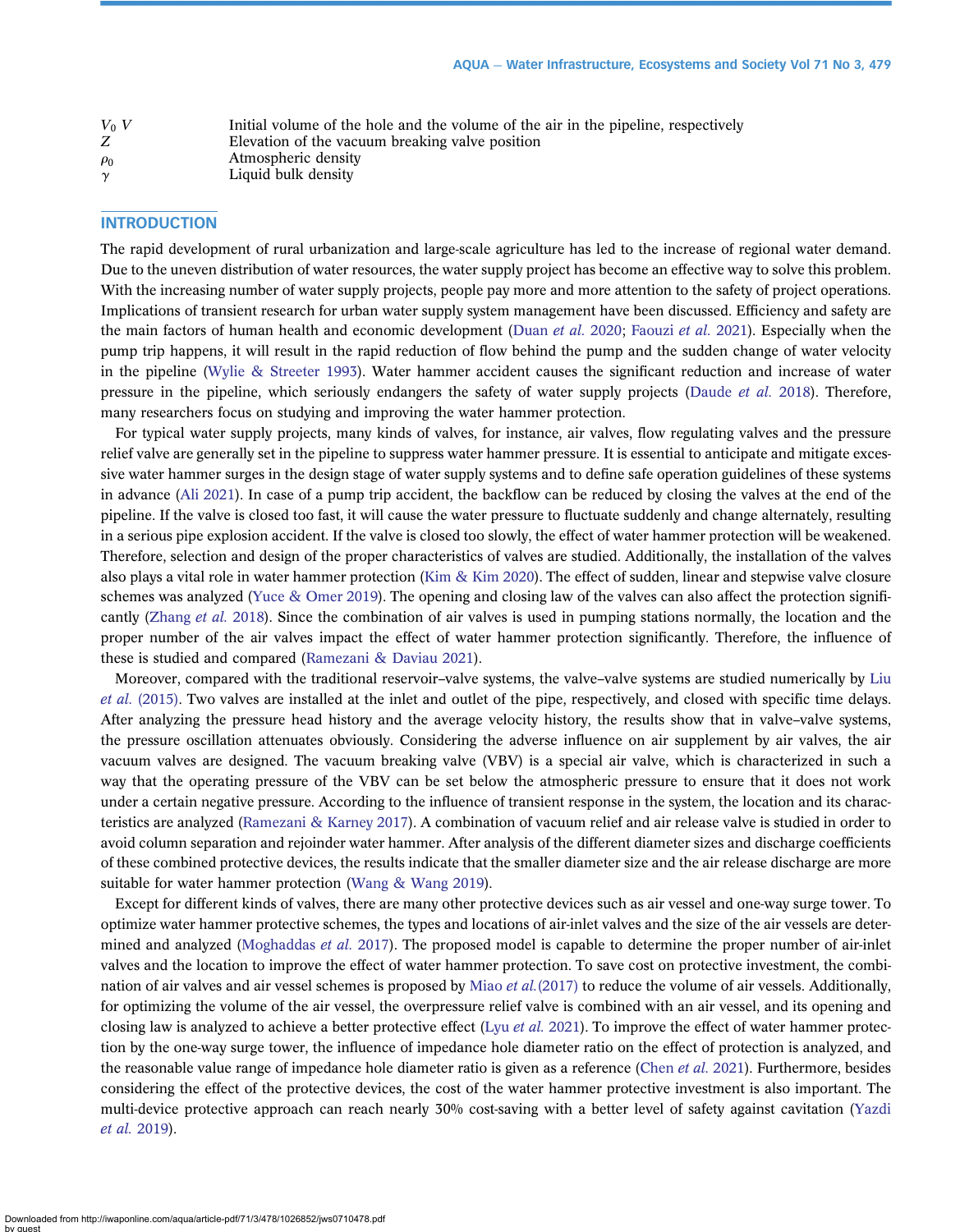In this paper, the special terrain, a special siphon breaking structure, which is set at the end of the pipeline, is mainly discussed. In case of a pump trip accident, the water flow between the pipeline and the downstream outlet pool can be quickly cut off to stop the backflow from flowing back to the pipeline by this structure. At the same time, this structure can avoid large water hammer pressure caused by the closing valve. The siphon structure outlets impact the operation of the pump station significantly, based on the experimental research [\(Shomayramov](#page-11-0) et al. 2019). Since the siphon structure can be installed and operated easily, it is widely used in the pumping stations. The siphon-shaped overflow tower is designed as a new type of pressure-suppressing structure used in long water supply systems. Using the characteristics of the siphon structure can guarantee the system's operational stability and safety during the hydraulic transient process (Yu *[et al.](#page-11-0)* 2016). [Milan](#page-10-0) et al. [\(2020\)](#page-10-0) concentrate on the numerical modeling of flow in the discharge objects with the siphon structure and its validation based on the experimental results. Furthermore, in order to increase its efficiency and improve new designs of the outlet structure, the transient characteristics of the pumping station with the structure of vertical siphon axial flow are explored during the start-up and exhaust process. The siphon structure is combined with the VBV protective device and simulated under two starting modes of pre-opening the VBV and keeping the VBV closed. After comparing the results under these two starting modes, the pre-opening VBV effectively avoids instability in the system ([Zhang](#page-11-0) et al. 2021).

The above research studies show that for some water supply projects with the siphon breaking structure, the combined protective schemes with different protective devices can achieve the better protective effect. Considering the characteristics of the VBV, it is an appropriate selection to apply it to the siphon structure for water hammer protection. However, the protective range of the VBV is limited, so it needs to be combined with other water hammer protective devices. However, there are few cases of combined protection of the VBV and other water hammer protective devices with the siphon breaking structure at the end of the pipeline. Therefore, based on the characteristics of VBV, air valves and one-way surge tower, the water hammer protective effects are analyzed and compared in a practical water supply project with a siphon breaking structure. The research results can provide a reference and guideline for other water supply projects with similar characteristics.

#### MATHEMATICAL MODEL

The basic working principle of the VBV is similar to that of the air valve. The main difference is that the initial operating pressure of the air valve is  $0 \text{ m}$ , while the initial operating pressure of the VBV is  $-7.5$ -0 m. The specific value should be set based on the requirement of the project. The initial principle of setting VBV-operating pressure is that the VBV does not work during normal operation; when the pump trip happens, the VBV works immediately.

[Figure 1](#page-3-0) is the mathematical model of the VBV.  $Q_{pxi}$  is the inflow of section i at time  $t_0$ , m<sup>3</sup>/s;  $Q_{ppi}$  is the inflow of section i at time t, m<sup>3</sup>/s;  $Q_i$  is the outflow of section i at time  $t_0$ , m<sup>3</sup>/s;  $Q_{pi}$  is the outflow of section i at time t, m<sup>3</sup>/s; V is the volume of the air in the pipeline,  $m^3$ ;  $C^+$  and  $C^-$  are the method of characteristic equations of water hammer.

The boundary conditions of the VBV can be divided into the following four cases, according to the velocity of air flowing in and out of the VBV:

Air flows in at a subsonic velocity:

$$
\vec{m} = C_{in} A_{in} \sqrt{7p_0 \rho_0 \left[\frac{p}{p_0}\right]^{1.4286} - \left[\frac{p}{p_0}\right]^{1.7143}}, \quad p_0 > p > 0.528p_0 \tag{1}
$$

Air flows in at a critical velocity:

$$
\vec{m} = C_{in} A_{in} \frac{0.686}{\sqrt{RT_0}} p_0, \quad p \le 0.528 p_0
$$
 (2)

Air flows out at a subsonic velocity:

$$
\vec{m} = -C_{out}A_{out}p \sqrt{\frac{7}{RT} \left[ \left( \frac{p_0}{p} \right)^{1.4286} - \left( \frac{p_0}{p} \right)^{1.7143} \right]}, \quad \frac{p_0}{0.528} > p > p_0 \tag{3}
$$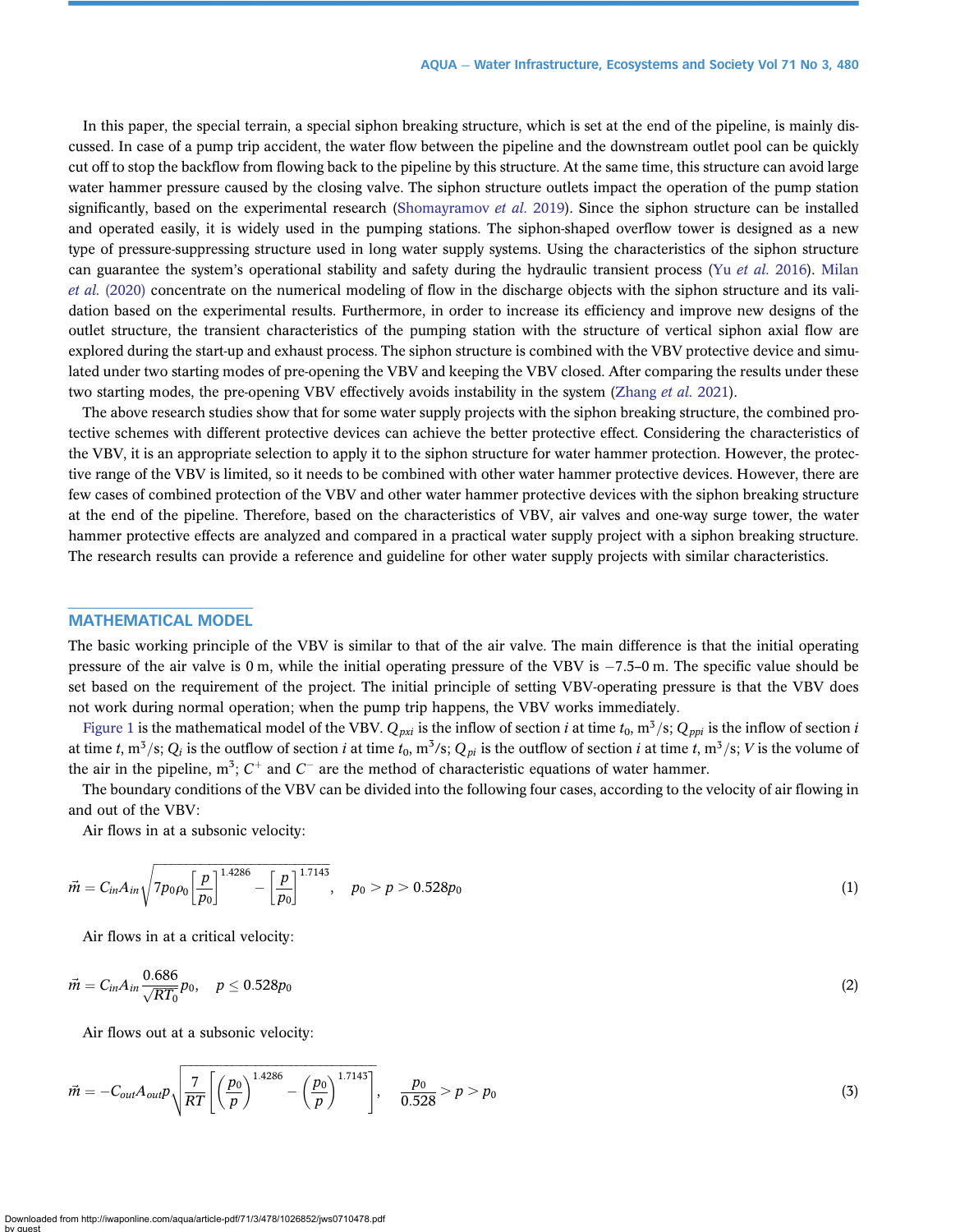<span id="page-3-0"></span>

Figure 1 | Mathematical model of the VBV.

Air flows out at a critical velocity:

$$
\vec{m} = -C_{out}A_{out}\frac{0.686}{\sqrt{RT_0}}p, \quad p > \frac{p_0}{0.528}
$$
(4)

where  $\vec{m}$  is the air mass flow, kg/s; C<sub>in</sub> is the inlet flow coefficient of the valve;  $A_{in}$  is the inlet flow area of the valve,  $m^2$ ; R is the molar gas constant, 8.31J  $\cdot$  mol<sup>-1</sup>  $\cdot$  K<sup>-1</sup>; T and T<sub>0</sub> are the inside and outside temperatures of the pipe, K;  $\rho_0$  is the atmospheric density, kg/m<sup>3</sup>; C<sub>out</sub> is the outlet flow coefficient of the valve; A<sub>out</sub> is the outlet flow area of the valve, m<sup>2</sup>; P is the pressure inside the pipe, m and  $P_0$  is the local atmospheric pressure, m. From Equations (1) to (4), if the pressure at the VBV is lower than the engineering pressure control standard, the inlet diameter of the VBV can be increased whenever air is sucked into the VBV.

When the pressure in the pipeline is higher than the set operating pressure of the VBV or there is no air in the pipeline, the boundary condition at the connection between the VBV and the pipeline is the general internal section solution of the pressure head  $H_{pi}$  and flow  $Q_{pi}$  at the pipeline node. When the pressure in the pipeline is less than the set operating pressure of the VBV, the VBV opens instantly and air flows in. Therefore, before the air is discharged, it can be assumed that the gas satisfies the ideal gas equation:

$$
pV = \frac{m}{M}RT\tag{5}
$$

where *m* is the air mass, and *M* is the molar mass of gas, kg/mol.

The relation of  $H_p$  and p is as follows:

$$
H_p = \frac{p}{\gamma} + Z - H_a \tag{6}
$$

where  $H_p$  is the pressure head of the pipeline node, m;  $\gamma$  is the liquid bulk density, kN/m<sup>3</sup>; Z is the elevation of the VBV position, m and  $H_a$  is the atmospheric head (absolute head), m.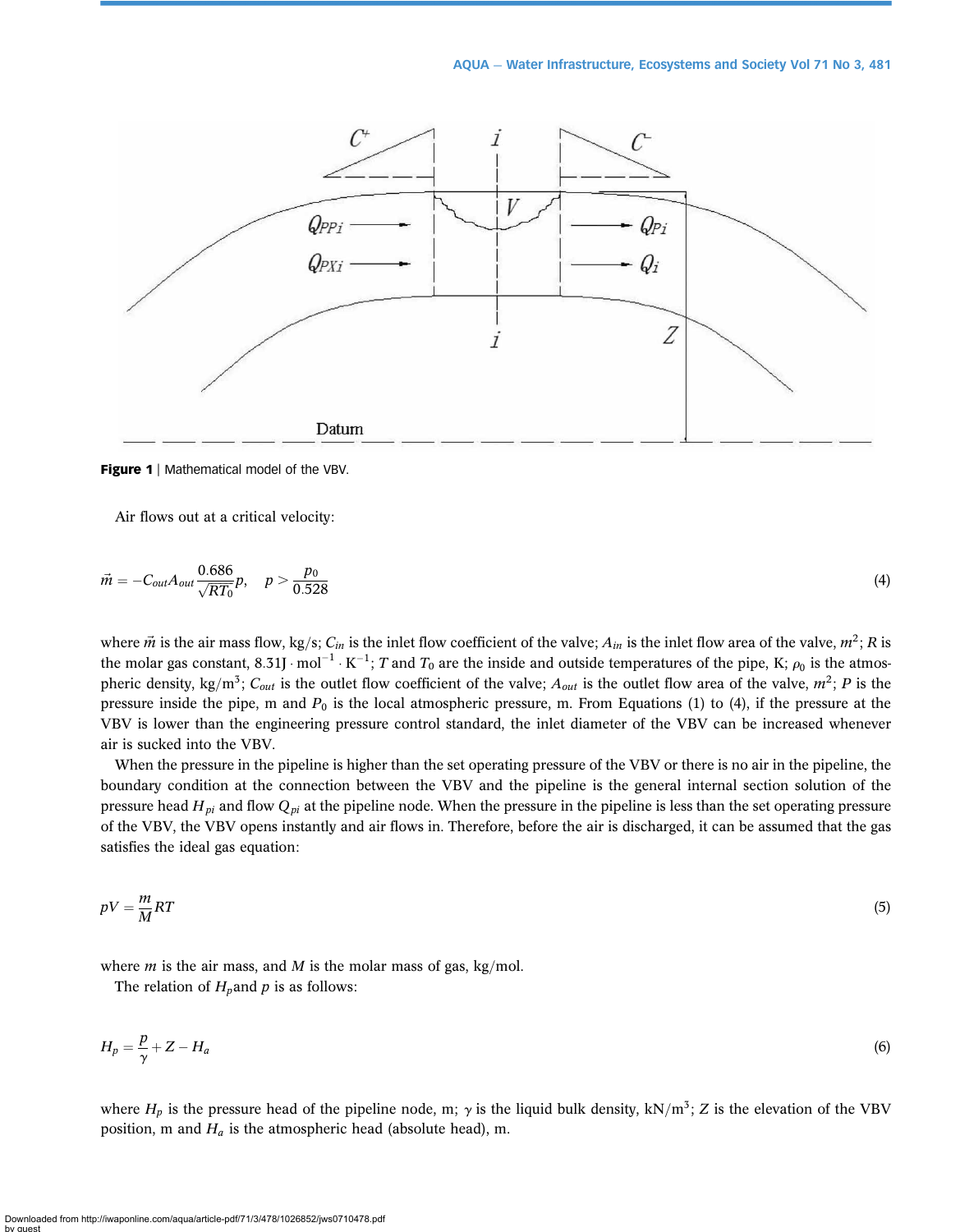Approximate the difference of Equation (5) and combine with Equations (1)–(4), and then substitute it into Equation (6), the equation can be written as follows:

$$
p\left\{V_0 + 0.5\Delta t \left[Q_i - Q_{pxi} - \left(\frac{C_{P1}}{B_{P1}} + \frac{C_{M2}}{B_{M2}}\right) + \left(\frac{1}{B_{P1}} + \frac{1}{B_{M2}}\right)\left(\frac{P}{\gamma} + Z - H_a\right)\right]\right\} = [m_0 + 0.5\Delta t(\overrightarrow{m_0} + \overrightarrow{m})]RT
$$
\n(7)

where  $V_0$  is the initial hole volume, m<sup>3</sup>;  $\Delta t$  is the time increment, s;  $Q_i$  is the outlet flow of section *i* at time  $t_0$ , m<sup>3</sup>/s;  $Q_{pxi}$  is the inlet flow of section *i* at time  $t_0$ , m<sup>3</sup>/s; C<sub>P1</sub>, C<sub>M2</sub>, B<sub>P1</sub> and B<sub>M2</sub> are the state quantities related to the previous time  $t_0$  in the characteristic compatibility equation of water hammer;  $m_0$  is the mass of air at  $t_0$ , kg;  $\overrightarrow{m_0}$  is the flow of the air flowing in and out of the hole at time  $t_0$ , kg/s and  $\vec{m}$  is the flow of air flowing in and out of the hole at time t, kg/s.

The above equation is about the air hole generated at the time t. In the equation, all the parameters are known except  $p$ .

#### Feasibility analysis

For the water supply systems with the siphon breaking structure, the VBV is generally installed at the top of the siphon pipe. When the system operates stably, the negative pressure within the allowable range is allowed at the siphon structure. When the pump trip happens, the pressure at the siphon structure quickly drops below the operating pressure of the VBV, and then the VBV starts to intake air. Since the elevation of the siphon pipe bottom is higher than that of the outlet pool, the siphon structure quickly stops the water from flowing to the outlet pool, and stops water from flowing back to the pipeline. Compared with the normal water supply project, this system avoids the problem of large flow and high velocity caused by the closing valve. However, the siphon structure with the VBV system is limited in the range of water hammer protection. This structure can prevent water from flowing back to the pipeline, but it is hard to suppress the water hammer in front of the pipeline. Making use of characteristics of the siphon structure, two protective devices (air valves and one-way surge tower) are combined with the VBV, respectively, in order to meet water hammer protective standards.

Air valve is a common protective device, which is normally installed at a high point along the pipeline to allow for air intake and exhaust. Thus, in this paper, three air valves are installed and combined with the VBV based on the siphon structure. However, the effect of this combined water hammer protection is not satisfied with the standards. Due to the repeated intake and exhaust of the air valves, the pressure oscillation will be aggravated. Thereby the water hammer protection will be affected seriously. Moreover, according to the characteristic of the air valve, much gas will be sucked into the pipe, which endangers the safety of the pipe.

To avoid the problems discussed above, the combination of the one-way surge tower and the VBV protective scheme is proposed based on the siphon structure. The layout of the water supply system with the siphon structure in VBV and oneway surge tower combined protection is shown in Figure 2.

The one-way surge tower is set at the high position behind the pump, and the VBV is installed at the top of the siphon pipe. When the pump trip happens, the flow behind the pump decreases sharply and generates a large pressure drop wave. When the pressure drop wave transmits to the position of the one-way surge tower, since the pressure inside the tower is larger than



Figure 2 | Layout of the water supply system with the siphon structure in the VBV and one-way surge tower scheme.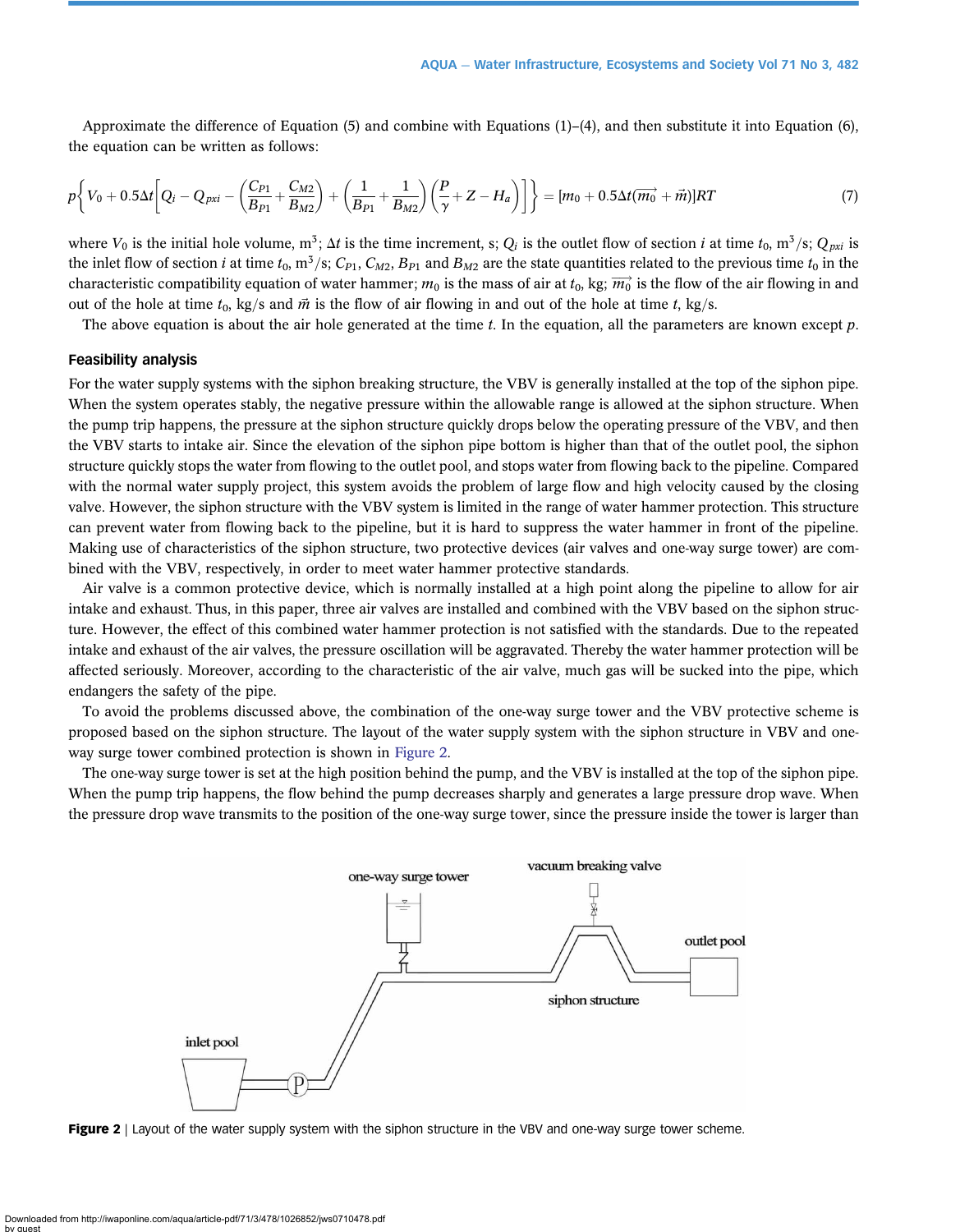that at the bottom pipe, the check valve opens instantly and the one-way surge tower starts to supplement water, so as to suppress the negative pressure, and avoid water column separation happening. In the siphon structure section, the pressure drops to  $-2.0$  m (VBV-operated pressure) and the VBV opens to inlet the air in order to avoid the outlet pool water from flowing back to the pipe. This combined protective scheme can avoid the intake of too much gas in the pipe, and the protective process of the one-way surge tower will not affect the VBV operating in the siphon structure.

## Case study

The characteristics of the practical water supply system studied in this paper are small pump head, large flow, short pipeline length and large pipe diameter. The total length of the pipeline is 947 m, the material of the pipeline is DN3240 steel pipe and the design water supply flow is 45 m<sup>3</sup>/s. The design water level of the inlet pool is 218.50 m, and the design water level of the outlet pool is 261.22 m. Four single pumps with a 13.3  $m^3/s$  design flow and a 45 m design head are installed in the pump station. The elevation line of the pipe center and the piezometric headline of the pipe under stable conditions are shown in Figure 3. The elevation of the pipe center at the outlet of the pipeline is 263.70 m, and the piezometric head is 263.45 m, forming a typical siphon structure.

### System without any protective scheme

Suppose the water supply system is without any water hammer protective scheme. When the pump trip happens, the minimum pressure enveloping line along the pipeline and variation pressure and flow after pump are shown in [Figure 4.](#page-6-0)

It can be seen from [Figure 4](#page-6-0) that due to the large flow of the water supply project, the system flow changes greatly when the pump trip happens, which results in a rapid pressure drop of about 42.27 m behind the pump. Basically, the pressure drop wave will propagate behind the pump, so that the minimum pressure in the pipe center at stake no.  $K0 + 135.90$  will reach -24.16 m, and the minimum pressure of more than half of the pipeline will be lower than the vaporization pressure (-10 m). It indicates that if there is no water hammer protective scheme, the accident of liquid column separation and gas column bridging occurs in the pipeline, which will seriously endanger the safety of the pipeline.

When the pump trip happens, the water supply system is required to meet the protection standards, which are when the  $m$ inimum pressure of the pipeline is not less than  $-5$ m under the protection of the VBV and air valves, the minimum pressure



Figure 3 | Pipe centerline, piezometric headline and schematic diagram of the water supply project.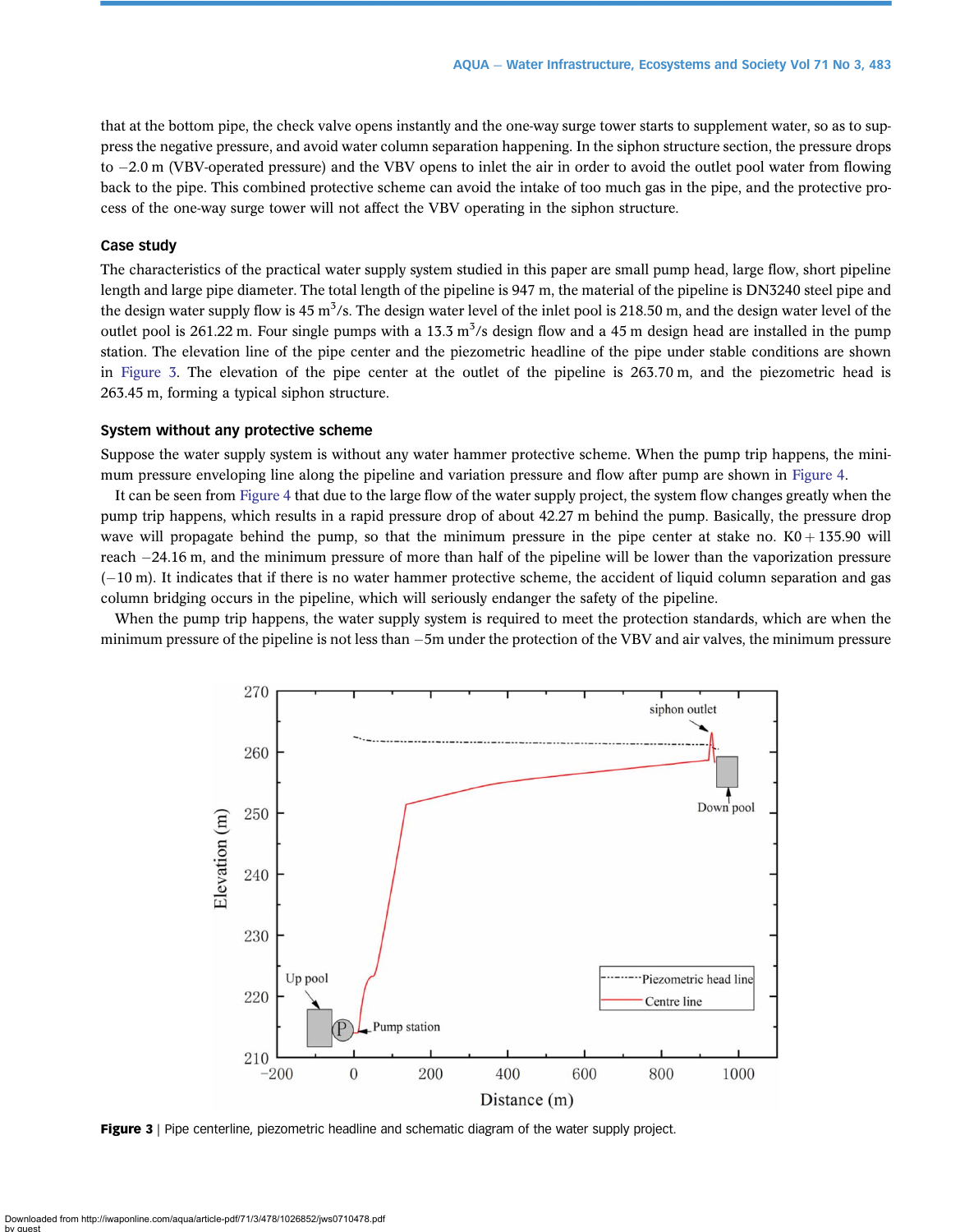<span id="page-6-0"></span>

Figure 4 | (a) Minimum pressure enveloping curves without any protection and (b) variation pressure and flow after pump when pump trip happens.

of the pipeline is not to be negative under the protection of VBV and one-way surge tower. The length of the whole pipeline is short, the water hammer pressure flowing back to the pump for the first time is less than the maximum positive pressure standard; thus in this practical water supply project, the negative pressure caused by the pump trip needs to be mainly protected.

## System with the single VBV scheme

To ensure that the water supply system can operate stably and safely, when the pump trip happens, the pressure along the pipeline will be larger than the vaporization pressure  $(-10 \text{ m})$  of water. The setting principle of the VBV-operating pressure shall be less than the stable pressure at this point to ensure that the VBV does not work during the stable operation of the system. The operating pressure value shall also be greater than the minimum pressure at this point or the vaporization pressure of water to ensure that the VBV can be opened instantly when the pump trip happens. Thus, based on the condition of this water supply project, the VBV is installed separately at the siphon structure (stake no.  $K0 + 930.25$ ), and the initial operating pressure of the VBV is -2 m. The simulation results of the system under the accident of pump trip are shown in [Figure 5.](#page-7-0)

It can be seen from [Figure 5](#page-7-0) that the pipeline with more than two-thirds of length does not meet the minimum pressure control requirements of the pipeline. Theoretically, the minimum pressure of some pipe sections behind the pump is lower than the vaporization pressure of water. Thus, water column separation will occur in this section of the pipeline, endangering the safety of the pipeline system. Obviously, after the pump trip happens about 15 s, the VBV finishes air supplement, and flow tends to be stable. The siphon structure at the end of the pipeline works together with the VBV to quickly and effectively cut off the flow between the pipeline and the outlet pool. However, the VBV can only protect the siphon section to meet the protective standard. Thus, this structure with the VBV system needs to be combined with other protective devices.

## System with the VBV and air valve scheme

The air valve is a common water hammer protective device in a water supply project. According to the theoretical analysis of the air valve, three DN400 air valves are set at stake nos  $K0 + 136$ ,  $K0 + 379$  and  $K0 + 619$  in the system pipeline, numbered 1, 2 and 3, respectively. DN800 VBV is set at the siphon structure (stake no.  $K0 + 930.25$ ) for water hammer protection. The simulation results of the water supply system under the accident of the pump trip are shown in [Table 1](#page-7-0) and [Figure 6.](#page-7-0)

In [Table 1,](#page-7-0) it is obvious that when a pump trip happens, a large amount of air intakes by first two air valves, and the pressure in the pipeline after the pump fluctuates wildly under the protection of VBV and air valves. From [Figure 6,](#page-7-0) the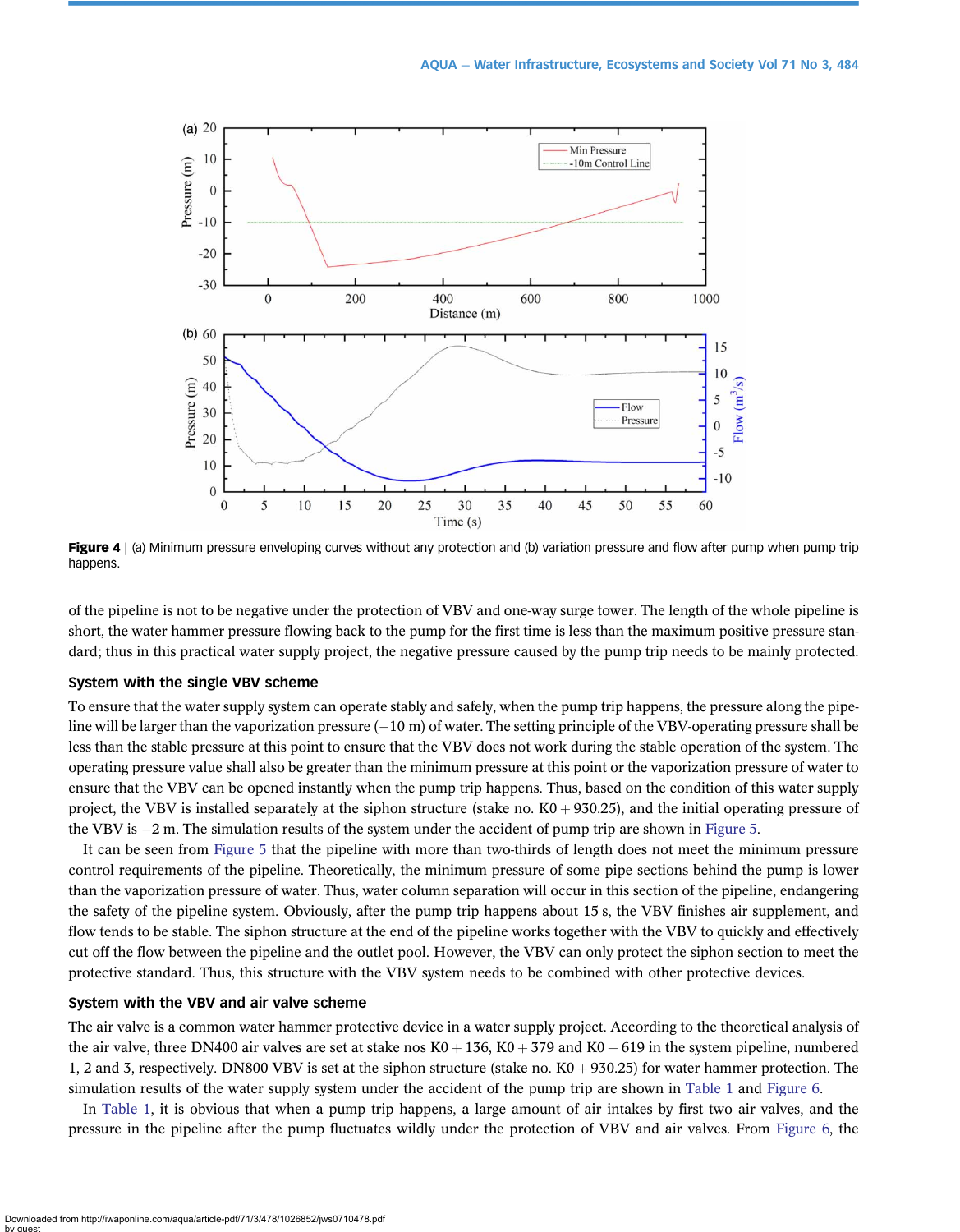<span id="page-7-0"></span>

Figure 5 | (a) Enveloping curves of minimum pressure in the single VBV method and (b) variation pressure and flow at the siphon structure.

| <b>Table 1</b>   Maximum air intake of the air valve |  |  |  |  |  |
|------------------------------------------------------|--|--|--|--|--|
|------------------------------------------------------|--|--|--|--|--|

| <b>Number of air valves</b> |        |    |     |
|-----------------------------|--------|----|-----|
| Maximum air intake $(m^3)$  | 201.96 | ገ′ | ◡.⊥ |



Figure 6 | Enveloping curves of minimum pressure in the VBV and air valve method.

negative pressure values along the pipeline are large, which cannot meet the requirements of water hammer pressure control standards, and the system may be seriously damaged. After the pump trip happens, due to the large pressure drop after the pump, when the pressure wave transmits to the installed air valve's position, a large amount of air is sucked into the pipeline by the air valve. With the increase of the pressure in the pipe, the air valves begin to exhaust, and the flow of the gas in the exhaust process is often large, which results in the gas column bridging at the end of the exhaust process (about 140 s). The

Downloaded from http://iwaponline.com/aqua/article-pdf/71/3/478/1026852/jws0710478.pdf by guest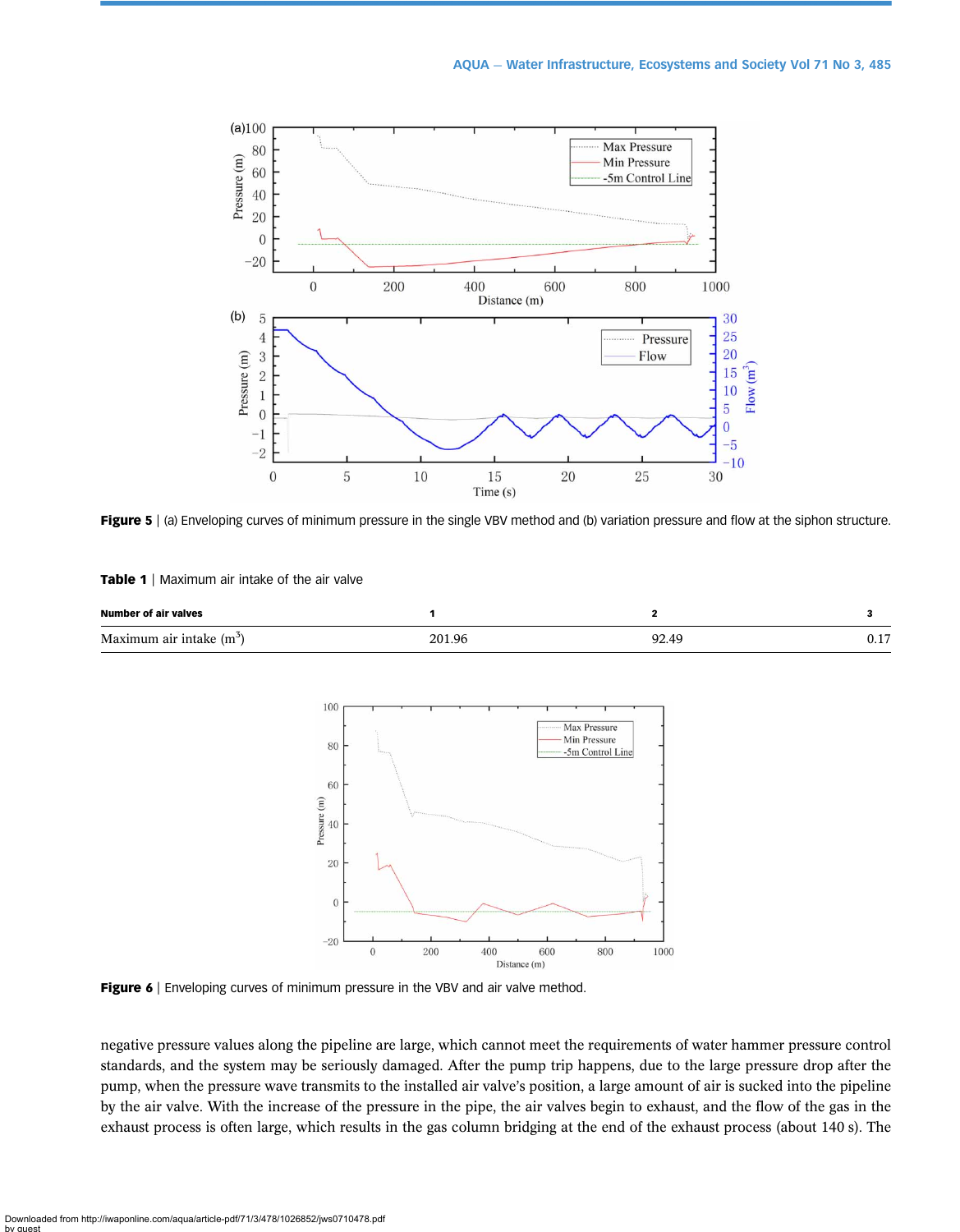gas column bridging will generate high pressure. After the high pressure is reflected by the valve and the upstream pool, a large negative pressure will be generated. The repeated inlet and exhaust of the air valves will aggravate the pressure oscillation, affecting the water hammer protection.

#### System with the VBV and one-way surge tower scheme

The air valve suppresses the pressure by air supplement. For the hydraulic transition process, too much gas in the pipeline is extremely dangerous to pipeline safety, while the one-way surge tower ensures pipeline safety by water supplement. That is why the VBV and one-way surge tower combined protective scheme is proposed in this paper. The one-way surge tower is set at the local high point after the pump (stake no.  $K0 + 143$ ) and works with the VBV at the siphon structure. The shape parameters of the one-way surge tower are shown in Table 2, and the numerical simulation results based on the method of characteristic equations are shown in Figure 7.

It can be seen from Figure 7 that the combined protection of VBV and one-way surge tower after the pump effectively ensures the safety of the operation system. After the pump trip happens about 33 s, the one-way surge tower finishes water supplement and the pressure tends to be stable. The maximum pressure along the pipeline appears at the valve position after the pump, and the maximum pressure is 59.11 m, which meets the requirements of the pipeline pressure standard. The minimum pressure of the pipeline except for the siphon structure section is 0.55 m, which meets the negative pressure control standard in the pipeline. Since the VBV is installed at the siphon structure, when the pump trip happens, the pressure drop wave quickly transmits to the siphon structure section. When the pressure drops to  $-2.0$  m (VBV-operated pressure), the VBV opens to inlet the air, so as to stop the water from flowing to the outlet pool. The minimum pressure in this section is  $-2.28$  m, which meets the minimum pressure control requirement (not less than  $-5$  m).

| Check valve diameter (m)                                                                                                      | Cross-sectional area (m <sup>2</sup> ) | Top elevation (m)             | Initial water level (m) | Lowest water level (m)                                                | <b>Bottom elevation (m)</b> |
|-------------------------------------------------------------------------------------------------------------------------------|----------------------------------------|-------------------------------|-------------------------|-----------------------------------------------------------------------|-----------------------------|
| 2.2                                                                                                                           | 60.0                                   | 264.0                         | 263.5                   | 255.5                                                                 | 255.0                       |
| (a) $60$<br>50<br>Pressure (m)<br>40<br>30<br>20<br>10<br>$\mathbf{0}$<br>$-10$                                               |                                        |                               |                         | Max Pressure<br>Min Pressure<br>0m Control Line                       |                             |
|                                                                                                                               | 200<br>$\mathbf{0}$                    | 400                           | 600<br>Distance (m)     | 800<br>1000                                                           |                             |
| (b) $30$<br>$\begin{tabular}{l} \hline 20 \\ \hline 20 \\ \hline 21 \\ \hline 10 \\ \hline \end{tabular}$<br>$\boldsymbol{0}$ | 10<br>$\boldsymbol{0}$                 | Pressure<br>$20\,$<br>Time(s) | Water level<br>$30\,$   | 264<br>Water level (m)<br>262<br>260<br>258<br>256<br>254<br>40<br>50 |                             |

Table 2 | Shape parameters of the one-way surge tower

Figure 7 | (a) Enveloping curves of minimum pressure in the VBV and one-way surge tower scheme. (b) Variation process of bottom pressure and water level in the one-way surge tower.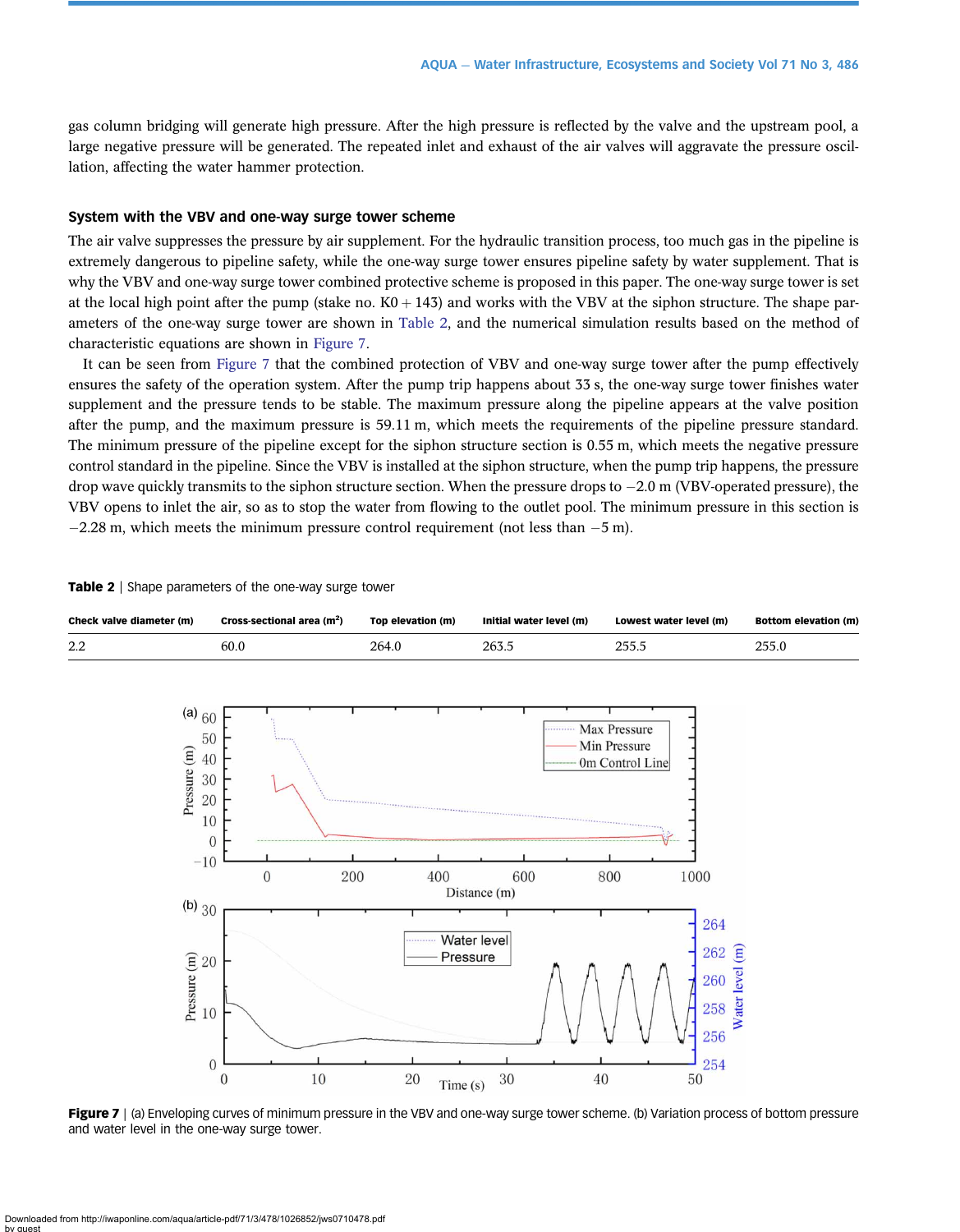# DISCUSSION AND ANALYSIS

In Figure 8, it is evident that in the single VBV protective method, theoretically the minimum pressure of the pipeline can reach  $-25$  m, which is far lower than the vaporization pressure of water of  $-10$  m. This may cause gas column bridging and seriously endanger the safety of the project. This is because the elevation of the pipeline in this section is high, the initial internal water pressure is small and there is no effective supplementary pressure protective measure. When the pressure drop wave after the pump transmits here, it generates a large negative pressure in the pipeline. When the pressure drop wave transmits to the siphon section, the pressure at the VBV position suddenly decreases from the stable operating pressure of  $-0.22$  to -2.0 m (operated pressure of the VBV), and then the VBV opens quickly to intake air, and the flow of pipeline drops sharply. When the pump trip happens about 15 s, the air supplement by the VBV is completed, and the pipeline pressure and flow are stable, which can require the minimum pressure control standards of the pipeline only in the siphon section. In the combined protective method of the VBV and air valves, the minimum pressure of the pipeline is -9.94 m. The protective effect of the siphon structure is worse than the only VBV protective scheme. Due to the alternating change of water pressure in the pipeline during the hydraulic transition process, a large amount of gas in the pipeline will be repeatedly sucked and discharged by the air valves, resulting in the gas column bridging. The high pressure generated by the gas column bridging phenomenon will form a large negative pressure after being reflected by the valve and the high-level pool. The pressure oscillation caused by air valves affects the VBV protection at the siphon structure. Thus, to avoid too much gas mixing into the pipeline, using water instead of gas to supplement pressure is more safe and appropriate. In the combined protective method of VBV and one-way surge tower, the pressure of the pipeline can completely meet the water hammer protective requirements, which can effectively ensure the safety of the project. After the pump trip happens, due to the kinetic energy of the water in the pipeline, the water still flows through the siphon structure to the outlet pool. The one-way surge tower decreases the pressure drop in the front of the pipeline supplementing water. After the pump trip happens at about 33 s, the one-way surge tower finishes water supplement, the water pressure in the pipeline tends to be stable and the maximum water level of the pipeline is no longer greater than that of the pipe bottom at the siphon section. At this moment, the siphon structure stops the water from flowing to the outlet pool. The kinetic energy of the water is completely transformed into potential energy. The oneway surge tower completes the water supplement to the pipeline, and the check valve is closed. For this special pipeline, the combined scheme of VBV and one-way surge tower can effectively suppress the water hammer pressure. The one-way



Figure 8 | Enveloping curves of minimum pressure in different protective schemes.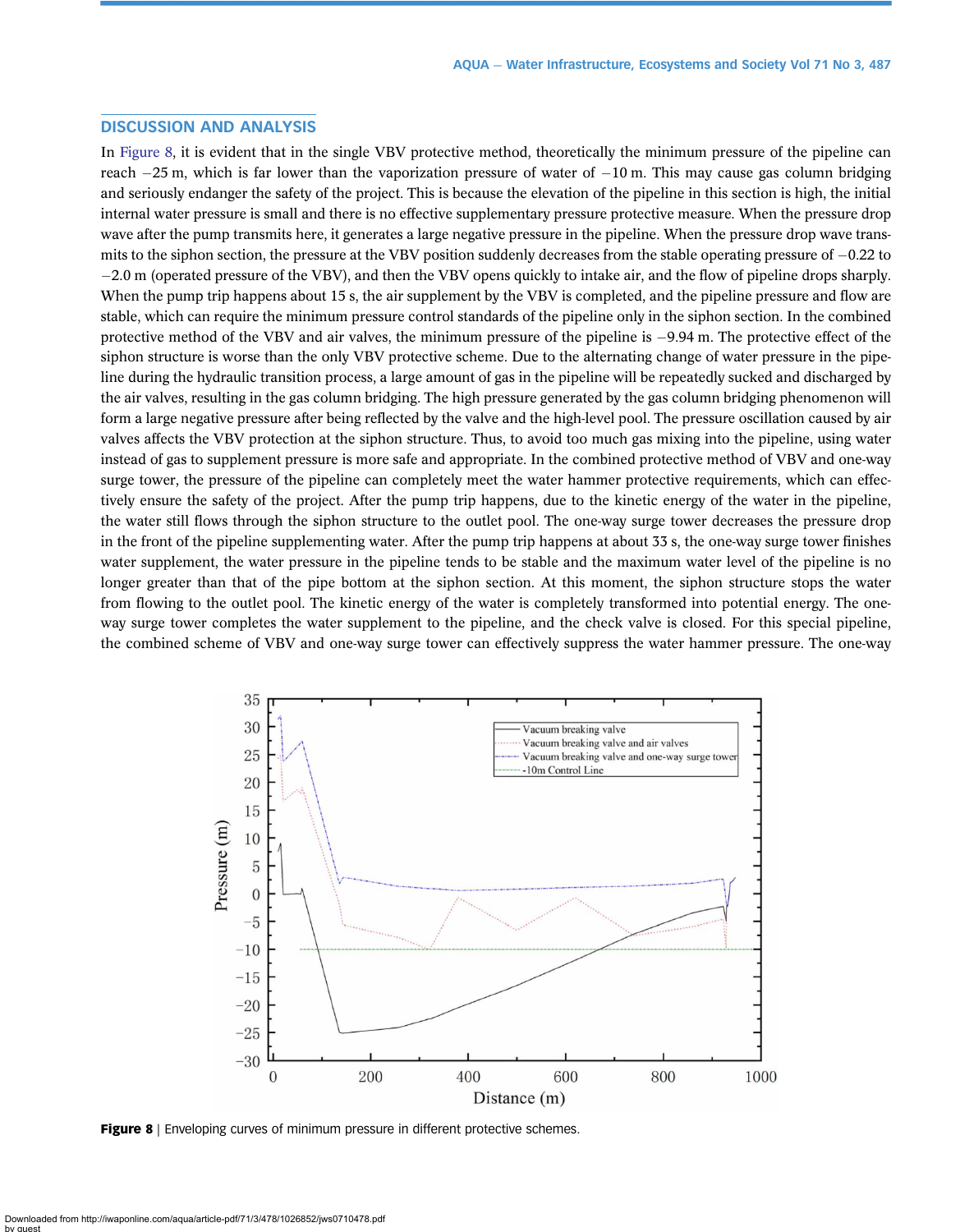<span id="page-10-0"></span>surge tower works on the front of the pipeline to supplement water and pressure, and the VBV works together with the siphon structure on the back of the pipeline to supplement air and pressure. The water and gas are separated by the siphon structure, which prevents the water from mixing with the gas in the pipeline, and avoids the gas column bridging happening. Therefore, this combined scheme of VBV and one-way surge tower effectively ensures the safety of the pipeline.

## **CONCLUSION**

This paper analyzes the characteristics of the water supply system with the siphon breaking structure at the end of the pipeline. Based on the method of characteristic equations, the working principle and mathematical model of the VBV are briefly described, and the operation of the VBV setting at the siphon structure is analyzed. Based on the requirements of the pressure control standards, the protective effects of three schemes (the single VBV protection, the combined protection of the VBV and the air valves, and the combined protection of the VBV and one-way surge tower) are analyzed and compared. The results show that the VBV installed at the siphon section positively affects the stable operation and water hammer protection. It can cooperate with the siphon structure to quickly and effectively cut off the water flow between the pipeline and the outlet pool. However, the siphon structure with the VBV system is limited in the range of protection. It only can meet the pressure control standards at the siphon structure section. Therefore, the water hammer protection of the whole pipeline system should be combined with other water hammer protective devices.

In the combined water hammer protective scheme of the VBV and air valves, when the valve after the pump is closed, a large amount of water impacts the air valves, which will accelerate the exhaust speed of the air valves and the pressure generated by the gas column bridging is too large. The pressure oscillations are obviously caused by the repeated inlet and exhaust of the air valves. This will result in a bad effect on the protection of both positive and negative pressures of the pipeline. Too much gas mixed in the water will endanger the safety of operation. In the combined protective scheme of VBV and one-way surge tower, the VBV supplements pressure by gas, while the one-way surge tower supplements pressure by water. Additionally, the siphon structure can prevent the water from mixing with gas in the pipeline, so as to avoid the phenomenon of gas column bridging. Therefore, the combined scheme of VBV and one-way surge tower effectively ensures the safety of the pipeline.

# DATA AVAILABILITY STATEMENT

All relevant data are included in the paper or its Supplementary Information.

#### REFERENCES

- Ali, T. 2021 [Comparative assessment of the inline and branching design strategies based on the compound technique](http://dx.doi.org/10.2166/aqua.2020.065). Journal of Water Supply: Research and Technology 70 (2), 155–170.
- Chen, X. Y., Zhang, J., Yu, X. D., Chen, S. & Shi, L. 2021 [Study on impedance size optimization of one way surge tank in long distance water](http://dx.doi.org/10.2166/ws.2020.370) [supply system](http://dx.doi.org/10.2166/ws.2020.370). Water Science & Technology Water Supply 21 (2), 868-877.
- Daude, F., Tijsseling, A. S. & Galon, P. 2018 [Numerical investigations of water-hammer with column-separation induced by vaporous](http://dx.doi.org/10.1016/j.jfluidstructs.2018.08.014) [cavitation using a one-dimensional](http://dx.doi.org/10.1016/j.jfluidstructs.2018.08.014) finite-volume approach. Journal of Fluids and Structures 83, 91-118.
- Duan, H. F., Pan, B., Wang, M. L., Chen, L. & Zheng, F. F. 2020 [State-of-the-art review on the transient](http://dx.doi.org/10.2166/aqua.2020.048) flow modeling and utilization for [urban water supply system \(UWSS\) management.](http://dx.doi.org/10.2166/aqua.2020.048) Journal of Water Supply: Research and Technology 69 (8), 858–893.
- Faouzi, O., Lamjed, H. T. & Sami, E. 2021 [Numerical study on the transient behavior of a radial pump during starting time](http://dx.doi.org/10.2166/aqua.2021.136). Journal of Water Supply: Research and Technology 70 (3), 257-273.
- Kim, H. & Kim, S. 2020 [Optimization of pressure relief valve for pipeline system under transient induced cavitation condition](http://dx.doi.org/10.1080/1573062X.2020.1726412). Urban Water Journal 16 (10), 718–726.
- Liu, Y. J., Huang, Z. Y. & Jiang, C. C. 2015 Characteristics of water hammer induced by valve-valve systems. In: *International Conference on* Fluid Power and Mechatronics. IEEE.
- Lyu, J. W., Zhang, J., Wang, X. T. & Xu, T. Y. 2021 [A combined water hammer protective method for optimizing the volume of the air vessel in](https://doi.org/10.2166/aqua.2021.059) [water supply systems](https://doi.org/10.2166/aqua.2021.059). Journal of Water Supply: Research and Technology 70 (8), 1217-1230.
- Miao, D., Zhang, J., Chen, S. & Yu, X. D. 2017 [Water hammer suppression for long distance water supply systems by combining the air vessel](http://dx.doi.org/10.2166/aqua.2017.131) [and valve](http://dx.doi.org/10.2166/aqua.2017.131). Journal of Water Supply: Research and Technology 66 (5), 319–326.
- Milan, S., Pavel, P., Martin, K., Uruba, V. & Vladislav, S. 2020 Experimental research and numerical analysis of flow phenomena in discharge object with siphon. Water 12, 3330.
- Moghaddas, S. M. J., Samani, H. M. V. & Haghighi, A. 2017 [Transient protection optimization of pipelines using air-chamber and air-inlet](http://dx.doi.org/10.1007/s12205-016-0836-4) [valves](http://dx.doi.org/10.1007/s12205-016-0836-4). KSCE Journal of Civil Engineering 21 (5), 1991–1997.